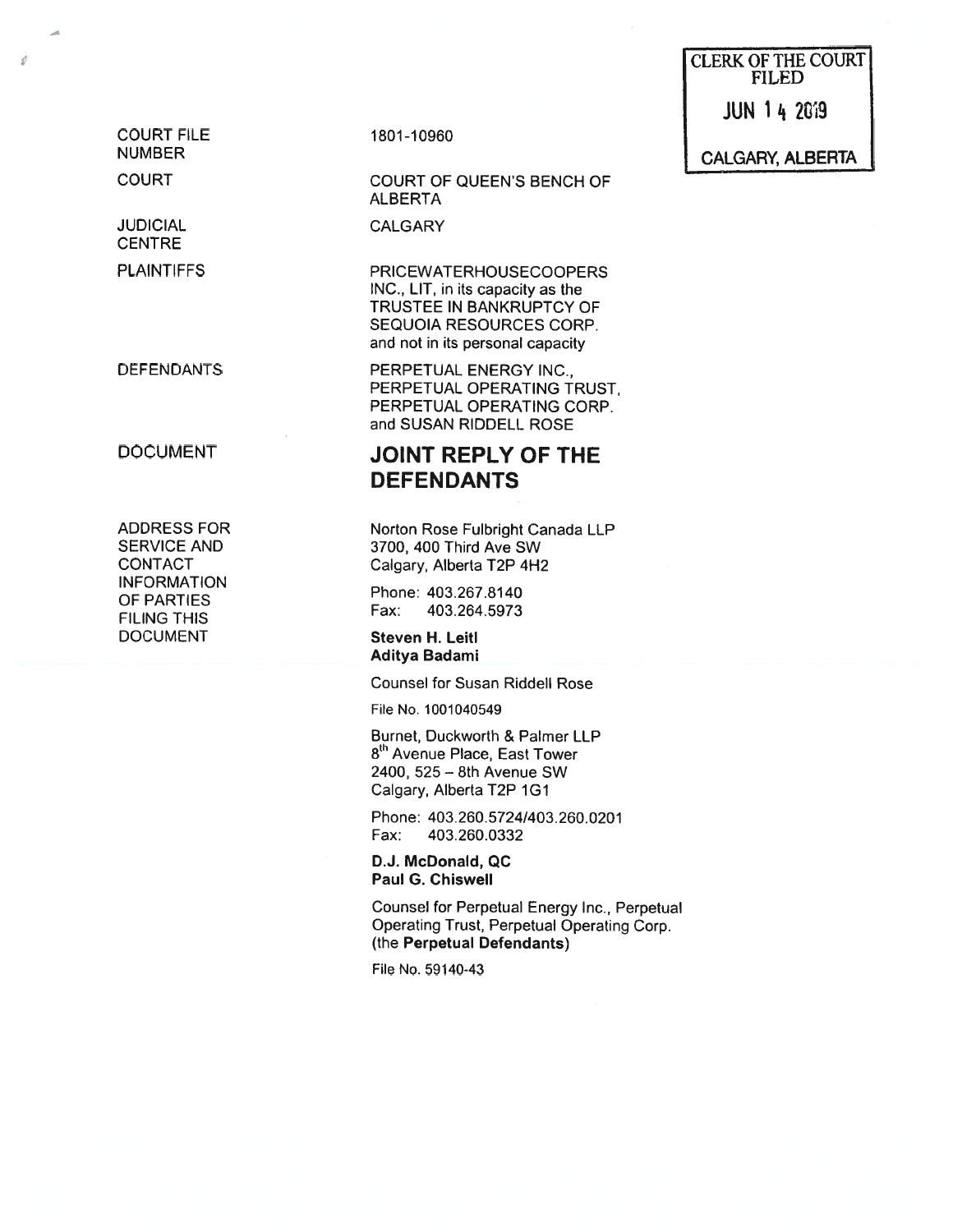#### I. INTRODUCTION

a

ó

<sup>1</sup> The Perpetual Defendants and Rose make these submissions in reply to the Further Submissions of the Respondent, PriceWaterhouseCoopers Inc., LIT (the Trustee's Submissions).

#### II. MUNICIPALITIES

- <sup>2</sup> While having nothing to do with Redwater, the Trustee repeats the erroneous submission that three municipalities had provable claims against PEOC at the time of the Transaction.<sup>1</sup> This was addressed in the Rose Brief<sup>2</sup>, the Joint Answers of the Defendants dated December 17, 2018<sup>3</sup>, and during oral submissions.<sup>4</sup>
- <sup>3</sup> It bears emphasis that the Trustee adduced no evidence from the municipalities. The Trustee did not even bother to interview the municipalities before suing.<sup>5</sup>

#### III. AER

- <sup>4</sup> For the first time, the Trustee relies on the "any other person" clause of the oppression remedy.<sup>6</sup> To date, the Trustee's position has been pleaded and premised solely on the allegation that the AER was a creditor of PEOC at the time of the Transaction.<sup>7</sup>
- <sup>5</sup> The new position of the Trustee is remarkable because, as <sup>a</sup> trustee in bankruptcy, the Trustee has no authority to sue in relation to any non-creditor interests of the AER.<sup>8</sup> Only the AER could advance such <sup>a</sup> claim. Notably, the AER has not sued.
- <sup>6</sup> Moreover, the Trustee adduced no evidence from the AER. Like the municipalities, the Trustee did not even bother to interview the AER.°

### IV. REDWA TER

<sup>7</sup> Remarkably, the Trustee now seeks to distance itself from its unqualified prior admission that the ARO associated with PEOC's assets was not <sup>a</sup> PEOC liability:

| The Court: | We have a liability here?                                |
|------------|----------------------------------------------------------|
|            | Mr. De Waal: It wasn't a current liability, no, My Lord. |
| The Court: | I asked the question, do we have a liability here?       |
|            | Mr. De Waal: No, My Lord.                                |

<sup>8</sup> Rose Brief, paras, 93-142.

<sup>9</sup> Rose Brief, para. 98.

<sup>1</sup> Trustee's Submissions, para. 3.1.

 $2$  paras. 131-135.

<sup>&</sup>lt;sup>3</sup> Answer to Q. 14.

Transcript of hearing of Nov. 8/18, 54 II 21 - 56 II 6.

Rose Brief, para, 98.

<sup>6</sup> Trustee's Submissions, para. 6.

Rose Brief, paras. 115-122; Trustee's Response to Requests from, and Questions for, the Parties, answer to Q. 19, 21, <sup>44</sup> (The Trustee relied solely on the argumen<sup>t</sup> that the AER was <sup>a</sup> 'potential" creditor under the ABcA). See also transcripts of hearing of Nov. 9/18, 20 II 19-22 II 34.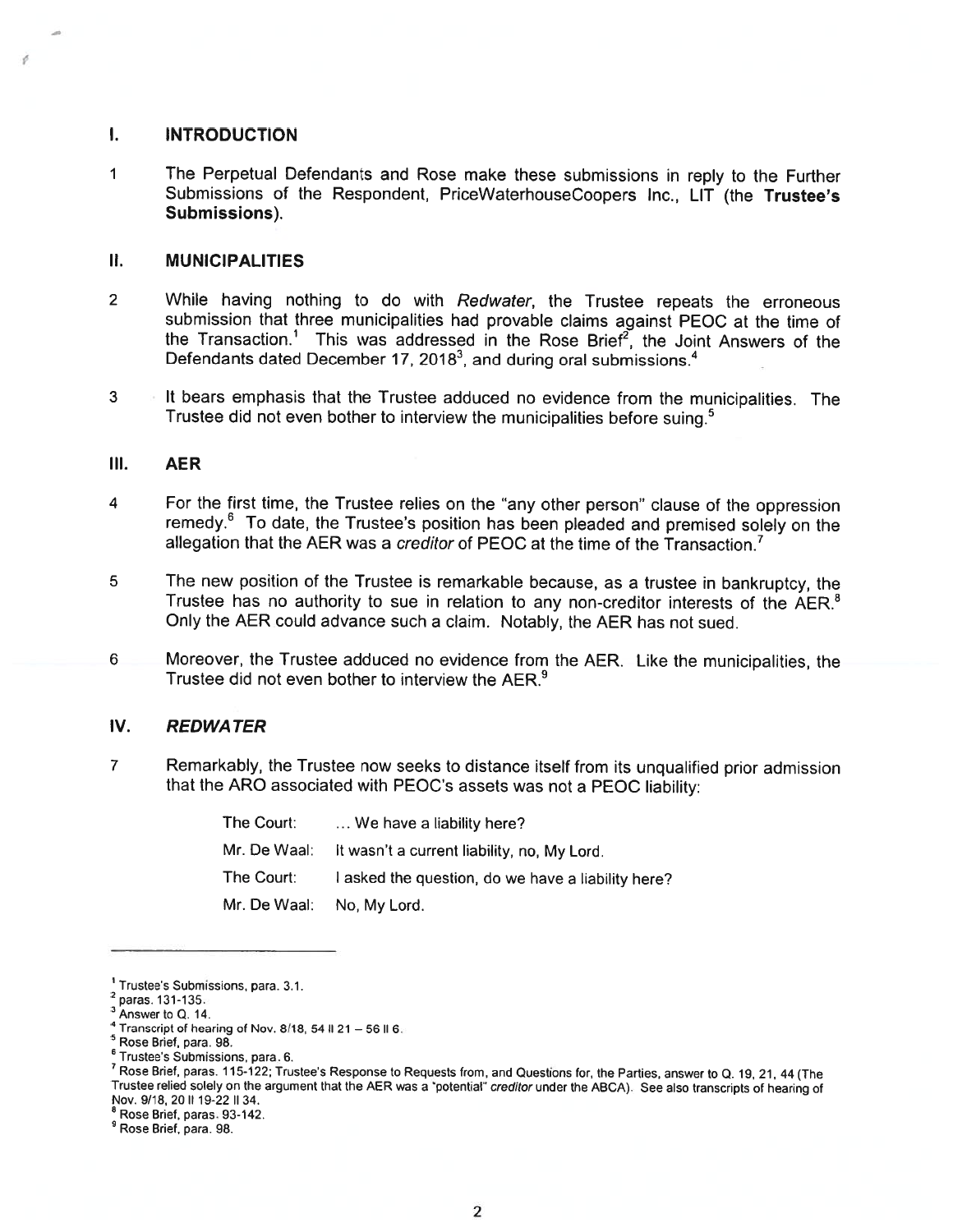The Court: We don't. Mr. De Waal: No. The Court: Thank you.<sup>10</sup>

- 8 As previously submitted, the analysis in Daishowa-Marubeni, as confirmed in Redwater, demonstrates that the ARO was not <sup>a</sup> PEOC liability to the AER at the time of the Transaction.<sup>11</sup>
- 9 The Trustee is correct that Redwater did not deal with an oppression claim. However, Redwater makes it clear that the AER does not become <sup>a</sup> creditor of the licensee. As such, Redwater underscores the point that an oppression claim based on the AER's interests as a "potential" creditor is unsustainable.<sup>12</sup>

#### V. WEIR-JONES

- <sup>10</sup> Importantly, the Trustee agrees with the Defendants' submissions regarding the impact of Weir-Jones on applications for summary judgment.
- 11 The Trustee's submissions address the effect of Weir-Jones on the Defendants' stay application, If that application is ever required to be argued, the Defendants' submission is that the Plaintiff's application should be stayed for all the reasons set out in paragraphs 95-1 33 of the Perpetual Defendants' Brief. The force of those arguments was not affected by the decision on the standard of proof or anything else in Weir-Jones.

#### VI. CONCLUSION

- <sup>12</sup> The decision in Redwater puts to rest many of the core arguments advanced by the Trustee.
- 13 The decision in Weir-Jones underscores the appropriateness of a summary dismissal of the Trustee's claims.

<sup>&</sup>lt;sup>10</sup> Joint Submissions of the Defendants filed June 4, 2019, para. 14. Transcripts from hearing of Nov. 8/18 79 II 5 - 80 II 38.

Rose Brief, paras. 82-89.

<sup>&</sup>lt;sup>12</sup> And, as noted in paragraph 5, an oppression claim based on the "any other person" clause is not maintainable by a trustee in bankruptcy.